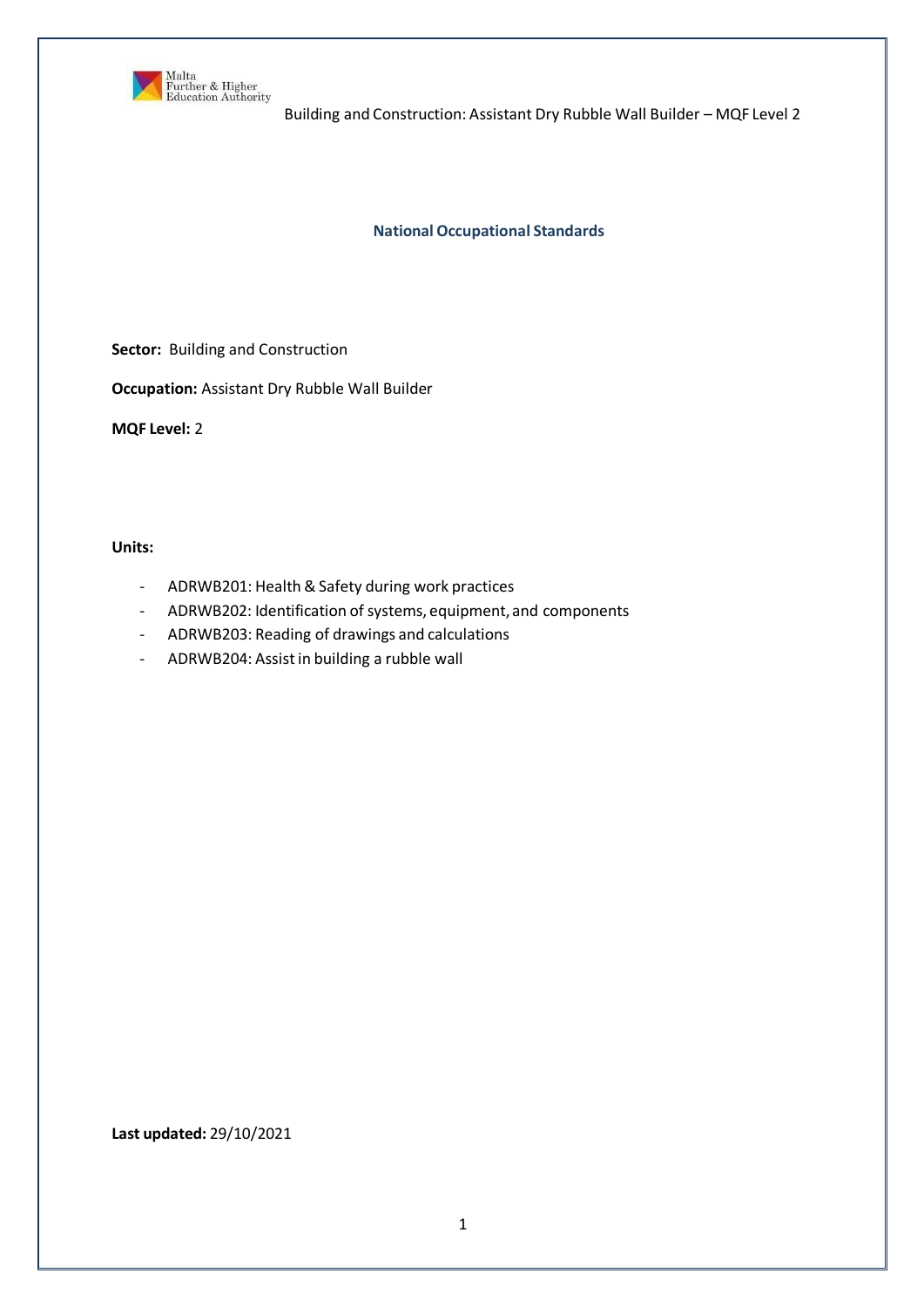

# **ADRWB201: Health & Safety during work practices**

This unit relates to safe procedures and safe work practices to be used when assisting in building a rubble wall. The persons carrying out this work must possess the necessary knowledge and skills to ensure that their actions do not create health and safety risks to themselves and others, and to identify risks and hazards associated with the working environment, tools, equipment, materials, and substances used.

# **Performance Criteria**

The candidate must have the necessary knowledge and skills to:

- 1. Carry out safe working practices to prevent hazards and to ensure the safety of oneself, workers, and members of the public.
- 2. Carry out safe working practices when using appropriate equipment and materials to prevent damages to work areas and injuries to oneself and 3rd parties.
- 3. Assist in the safe erection, use and dismantling of simple access platforms less than 2m high.
- 4. Assistin setting up safety barriers and adequate edge protection around a work environment to protect colleagues and members of the public.
- 5. Use protective clothing and safety equipment according to specifications issued by manufacturers and know the whereabouts of first aid equipment.
- 6. Assistin the use, handling, and storing of materials hazardous in a safe manner and with proper labelling.
- 7. Have the ability of understanding the content of risk assessmentto cover the job assigned and the working area and fully understand the content of all relevant reports.
- 8. Assistin ensuring the site is always not accessible to unauthorized persons and according to standard procedures.

# **Required Knowledge**

The Level 2 Assistant Dry Rubble Wall Builder must know and state:

- 1. The roles and responsibilities of themselves and others under the Health and Safety Act.
- 2. The health and safety risks associated with their role which includes tools, materials and equipment used and working practices and procedures.
- 3. The procedures for dealing with potential hazardous material in the place of work.
- 4. The health concerns associated with the workplace and safe practices when carrying out the work.
- 5. The potential hazards at the place of work (such as electricity, slippery and uneven surfaces, dust, handling and transporting, contaminants and irritants, fire, heights, improper use of tools and equipment).
- 6. The importance of being alert to the presence of hazards in the place of work.
- 7. The responsible personsto whom to report health and safety matters or any other occurring hazards.
- 8. The emergency procedures in the place of work.
- 9. The first aid facilities that exist within the work area.
- 10. The best way to make use of barricades, industrial hurdles, and warning signs to make areas clearlymarked "out of bounds".
- 11. The safety procedures when using scaffold platforms (less than 2 m). (Note: knowledge on how to use a scaffold safely is not limited to height. The limitation is only when erecting, dismantling, and taking responsibility of the scaffold).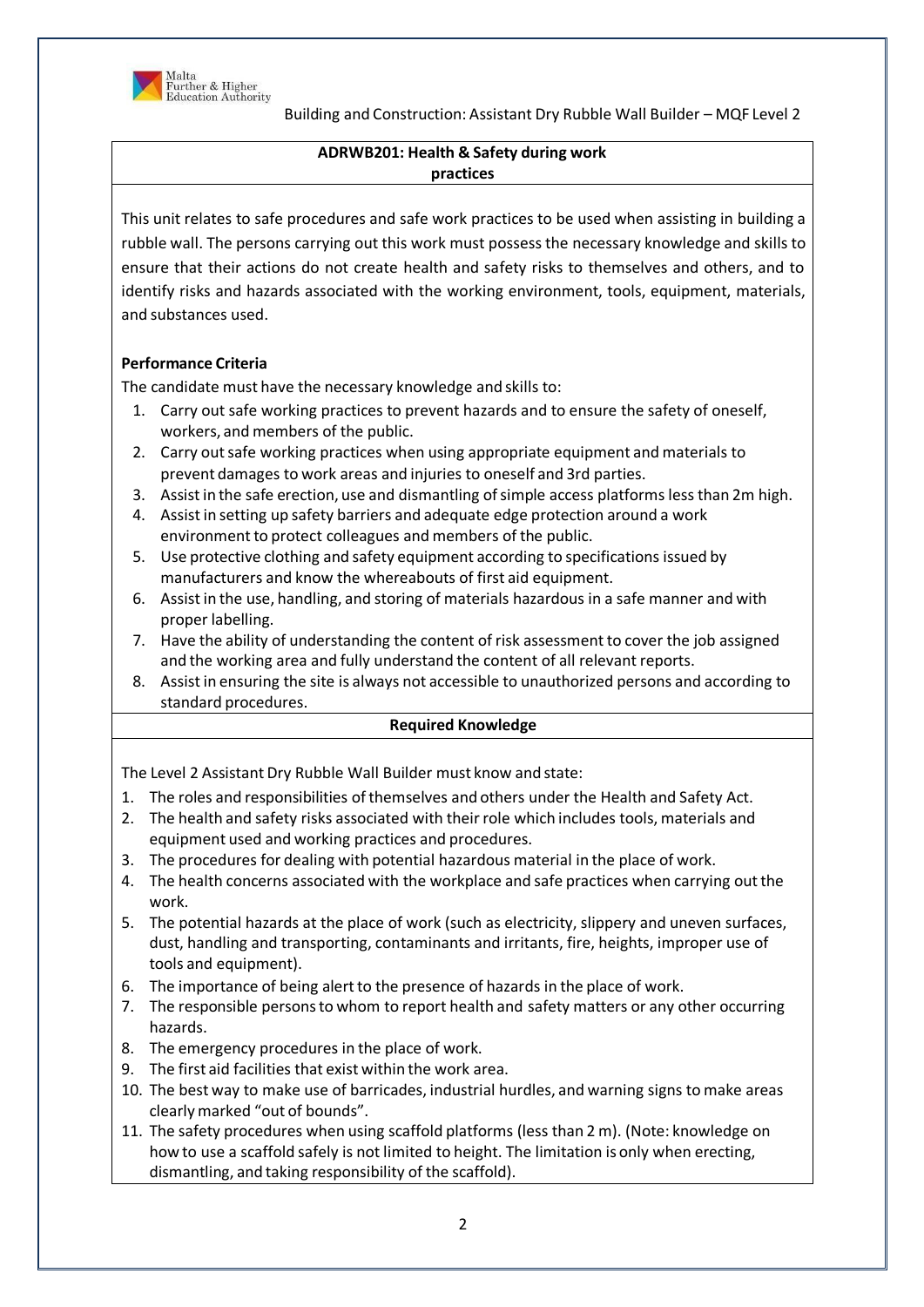

- 12. The safety requirements and regulations regarding in assisting in erecting scaffolds not higher than 2m. (certification and weekly checks by competent persons).
- 13. The necessary safety precautions including the use of protective clothing and equipment for a range of applications.
- 14. The methods used for protecting customers' property.
- 15. The location and switching off existing services from the main supplies (if any).
- 16. Any toxic effect from materials commonly used at such construction sites.
- 17. The preventive and remedial actions to be taken in the case of exposure to materials hazardous to health.

### **Required Skills**

The Level 2 Assistant Dry Rubble Wall Buildermust be able to follow instructions to:

- 1. Identify which health and safety procedures are relevant to the working environment.
- 2. Seek competent person's assistance when help is needed.
- 3. Ensure compliance with duties and obligations as defined by the Occupational Health & Safety Act 2000 and recent amendments within their remit.
- 4. Follow workplace policies and supervisors' instructionsfor the safe use and maintenanceof tools and equipment.
- 5. Control health and safety hazards within the job responsibility.
- 6. Report any hazards which may presentrisk. Follow correct procedures in the event of injuries to themselves or others.
- 7. Follow correct procedures in the event of injuries to themselves or others.
- 8. Take remedial action where work methods are not in line with control measures notedand identified from risk assessment.
- 9. Apply the necessary skills to erect, use and dismantle access equipment (at height less than 2m).
- 10. Read, interpret, and install warning signs and sets up safety barriers and edge protection around working areas.
- 11. Equip oneself with the appropriate protective clothing and safety equipment for rubble wall stone laying and some other specific tasks.
- 12. Use, label, and store materials hazardous to health in a safe manner
- 13. Monitor the workplace and maintain good housekeeping whilst keeping it free from hazards.
- 14. Make sure that all existing services have been located and isolated prior to commencement of work where applicable.
- 15. Communicate information regarding unfamiliar and unpredictable situationsto colleagues and supervisors.
- 16. Collaborate to advocate appropriate health and safety procedures.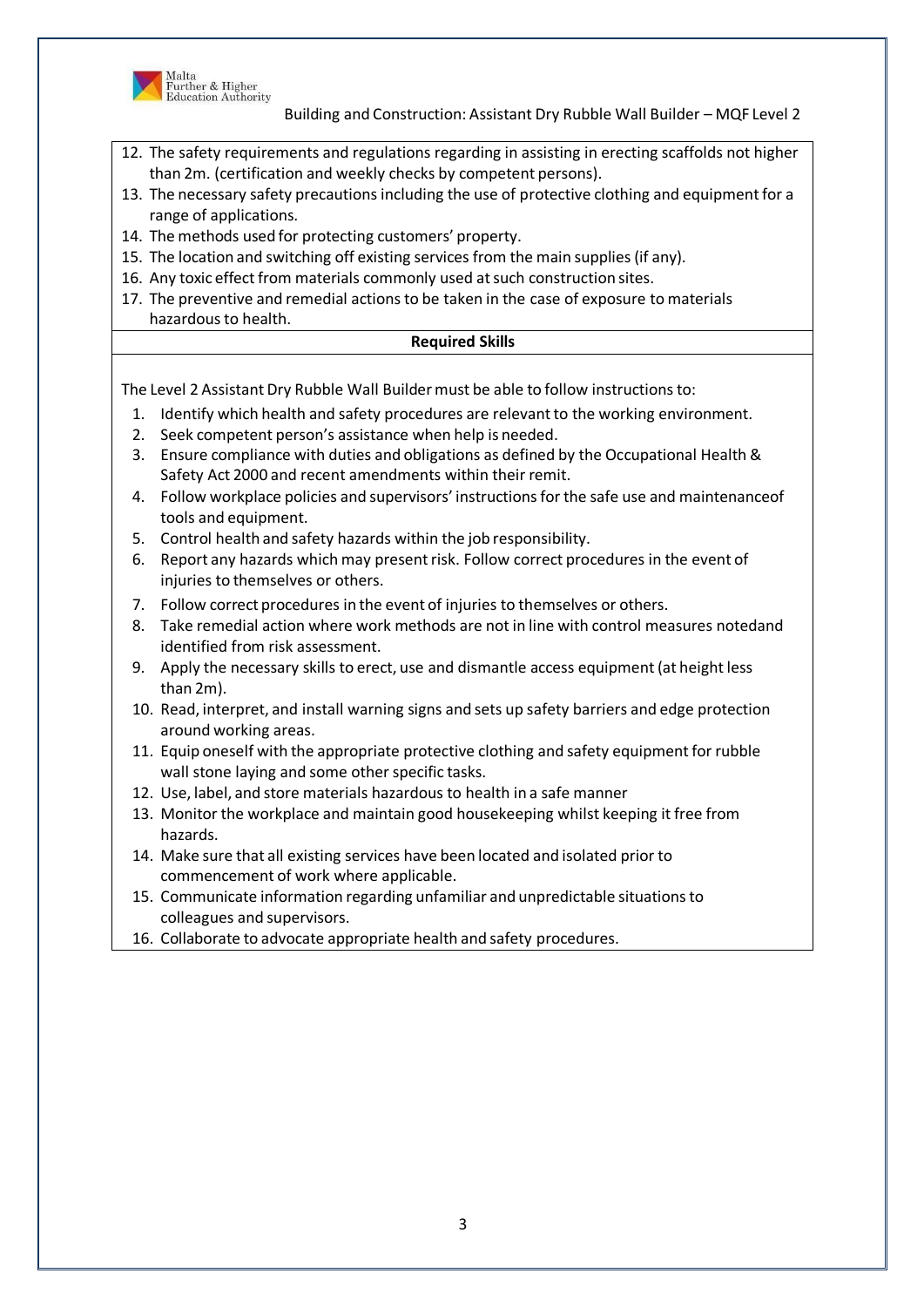

#### **ADRWB202: Identification ofsystems, equipment, and components**

This unit is about identifying the different materials for specific applications based on their technical properties and identifying direct and indirect environmental impacts.

# **Performance Criteria**

The candidate must have the necessary knowledge and skills to:

- 1. Distinguish between type of different sizes of rubble stones hearting's (mazkan), Pinning's (filsa) headstone (ktajjen).
- 2. Assist and distinguish where and when to insert a range of bonding-ties when applicable.
- 3. Assist and distinguish where and when to insert pinning as applicable.
- 4. Distinguish between the different sizes and shapes of rubble stones needed to properly execute job.

#### **Required Knowledge**

The Level 2 Assistant Dry Rubble Wall Builder must know and state:

- 1. How to help and assistin choosing a range of the size rubble stones and procedures before applying to the relevant work and their benefits.
- 2. How to assist in the use of Pinning's and Hearting's in the construction of the rubble wall construction.
- 3. How to assist when laying of headstone (ktajjen) used as a binding layer between the different rubble courses.
- 4. The familiarity ofthe methods and techniques to minimize wastage and to minimize environmental damage and risks.

#### **Required Skills**

The Level 2 Assistant Dry Rubble Wall Builder must be able to follow instructions to:

- 1. Assist and clear a level pad and make it atleast 1m bigger than the size on all sides so that builders can have room to man oeuvre about the site.
- 2. Assistin selecting quantity and size ofrubble stones needed
- 3. Dig the length of the wall and provide a stable foundation
- 4. Assistin setting up a batter and a string line the length of the wall,
- 5. Assist the builder of the rubble wall by providing stones for each course, by helping the builder slant the course at least 1cm (1 centimeter), fill between the stones with hearting, pinning- stone, so water can pass through. Assist the builder so that in existing structures, level the walls, and build on slops, build corners, assess types of damages andrepair.
- 6. Assistthe builder so thatin existing structures, level the walls, and build on slops, build corners, assess types of damages and repair.
- 7. Assistin the building of a retaining rubble walls.
- 8. Assistin clearing up and tidy the work area atthe end of the working day.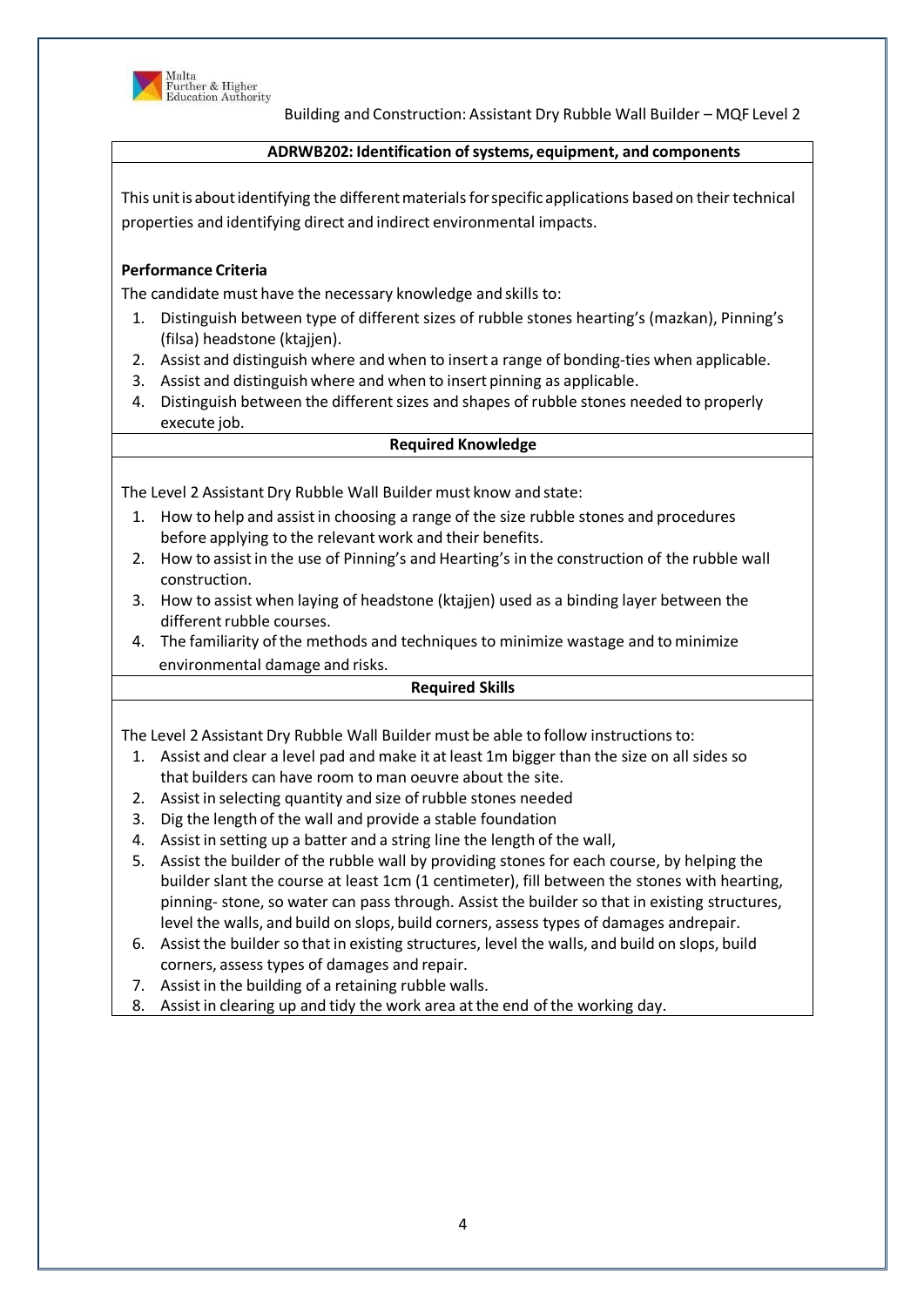

# **ADRWB203: Reading of drawings and calculations**

This unit is about understanding and applying dimensions from drawings and calculating quantities in the preparation, costing, and estimation.

# **Performance Criteria**

The candidate must have the necessary knowledge and skills to:

- 1. Assistin reading of drawings and basic calculations
- 2. Assist, understand and interpret any rubble wall building drawings, methods to calculate quantities of stones, and methods to transform setting out measurements from drawings to site setting out.
- 3. Assistin reading and interpret plans to establish important building levels.
- 4. Assistin calculating the quantities of stones required to meet work schedules.
- 5. Assist in setting out the posts, and any openings indicated in drawings.
- 6. Assist and be able to tackle all the variousfoundations found.
- 7. Understand the building regulations.
- 8. Be aware of the various types and shapes of wall openings.

### **Required Knowledge**

The Level 2 Assistant Dry Rubble Wall Builder must know and state:

- 1. How to assist in setting up of overall linear dimensions from drawings.
- 2. How to assist in the calculations including those involving quantities and costs of materials.
- 3. How to identify the tools and equipment to be used to set out alignment.
- 4. How to assist in the correct procedure for setting out work systems. Assist in scaling working drawings from plans.
- 5. How to assistin scaling working drawings from plans.

# **Required Skills**

The Level 2 Assistant Dry Rubble Wall Builder must be able to follow instructions to:

- 1. Assistin reading drawing details to setting out of work where necessary.
- 2. Assistin checking the wooden batter for accuracy.
- 3. Assist and read in quality specifications on actual work.
- 4. Assistin calculating quantity ofrubble stones and other materials required for a job.
- 5. Assist in measuring and comprehend calculations using metric units.
- 6. Read and show awareness of annotated building drawings.
- 7. Assistin keeping record of any variations and deviation from plans.
- 8. Assist in the setting out of batter frames specifically designed for building of walls on inclined planes.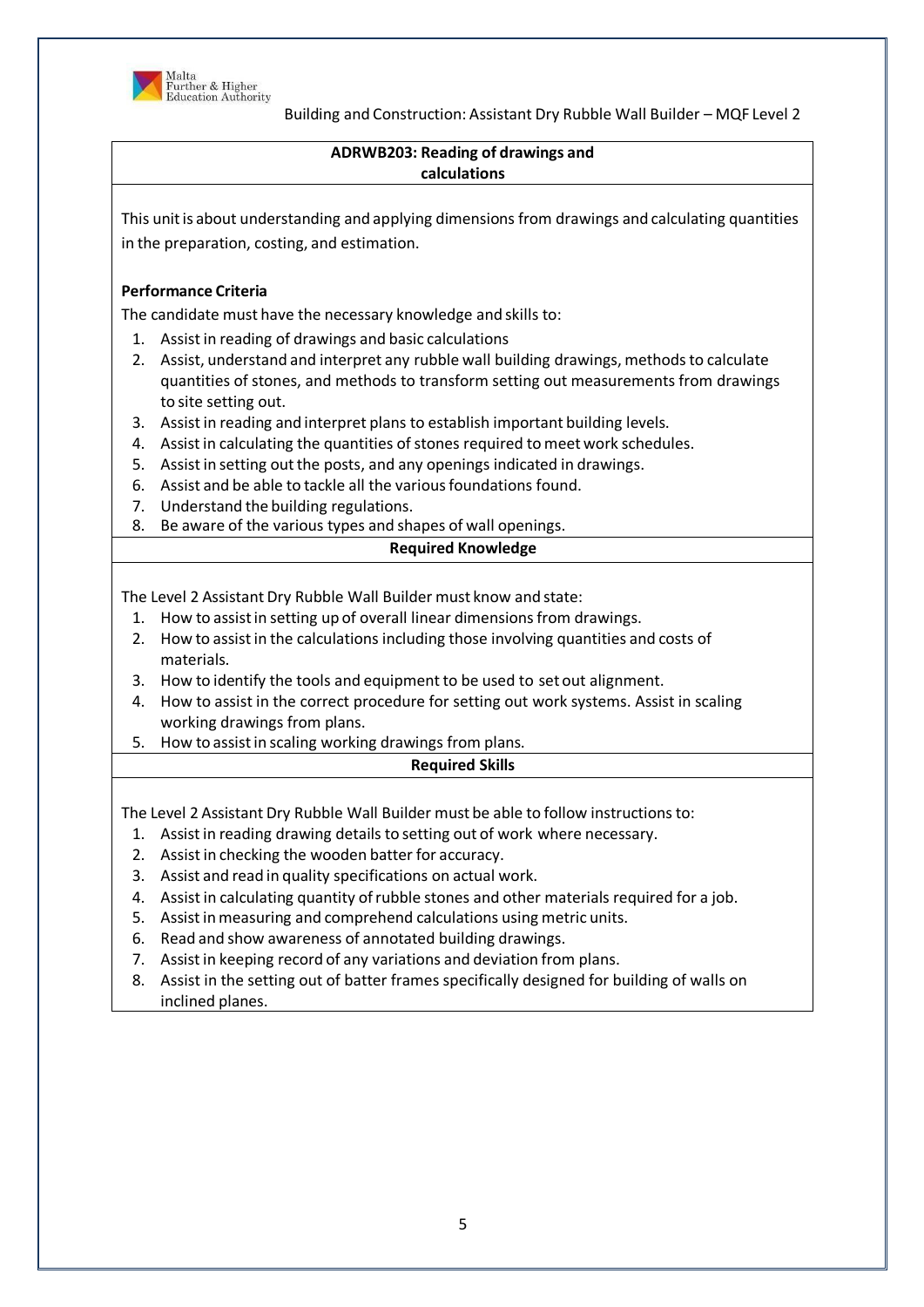

### **ADRWB204: Assist in building a rubble wall**

This unit is about the understanding of assisting during the process of building a rubble wall.

# **Performance Criteria**

The candidate must have the necessary knowledge and skills to:

- 1. Assist in the selection and sizes of stones.
- 2. State the tools, accessories and equipment used for construction of a rubble wall.
- 3. Clear a level pad for the rubble wall and make it at least 1m bigger than the size of the wall on each side so that the builder has room to man oeuvre about the site.
- 4. Assistin setting up batter boards. These allow persons to run string lines for the outsideand inside of the foundation trench. Always use a line level to level these strings.
- 5. Assistin the laying of the first course by laying large base stones along the outer edge ofthe trench.
- 6. Assistin keeping records ofthe quantity of materials used for the project.
- 7. Assistinmaking sure that your foundation isstraight by using appropriate calculations.
- 8. Assistin choosing the stones so that the "face" is showing on the outside of the foundation wall.
- 9. Assistin Inserting "pinning's (filsa) in between large stones.
- 10. Assistin the laying of the interior layer of stones.
- 11. Assistin providing bond stones to penetrate through the whole width of the wall.

# **Required Knowledge**

The Level 2 Assistant Dry Rubble Wall Builder must know and state:

- 1. How to discern the relevant building regulations
- 2. Various components of building and construction of a rubble wall.
- 3. The safety measuresin the building industry.
- 4. The different types of foundations.
- 5. How to prevent hazards and to ensure the safety of workers and members of the public before commencement and throughout the works.
- 6. How to discern that certain jobs need different protective clothing and safety equipmentto accomplish the tasks.
- 7. The knowledge of methods to performing safe lifting and handling of heavy stones.
- 8. The knowledge of methods for the safe erecting, the use and dismantling of any simple scaffold platforms that are less than 2m high.
- 9. The knowledge of safety procedures during demolishing works.

# **Required Skills**

The Level 2 Assistant Dry Rubble Wall Builder must be able to follow instructions to:

- 1. Make the necessary basic calculations for quantities of materials needed before workinga project.
- 2. Assistin planning a rubble wall from a given document.
- 3. Assist in choosing the right materials for the work being done. Grading of stone: size, hue, length and weight, face-stones, hearting and pinning rubble.
- 4. Assist in opening out the space and direction of the wall.
- 5. Dig and prepare the orientation of the foundation of the rubble wall.
- 6. Identify which safety equipment and tools will be required.
- 7. Assistin opening the orientation dimensions as required.